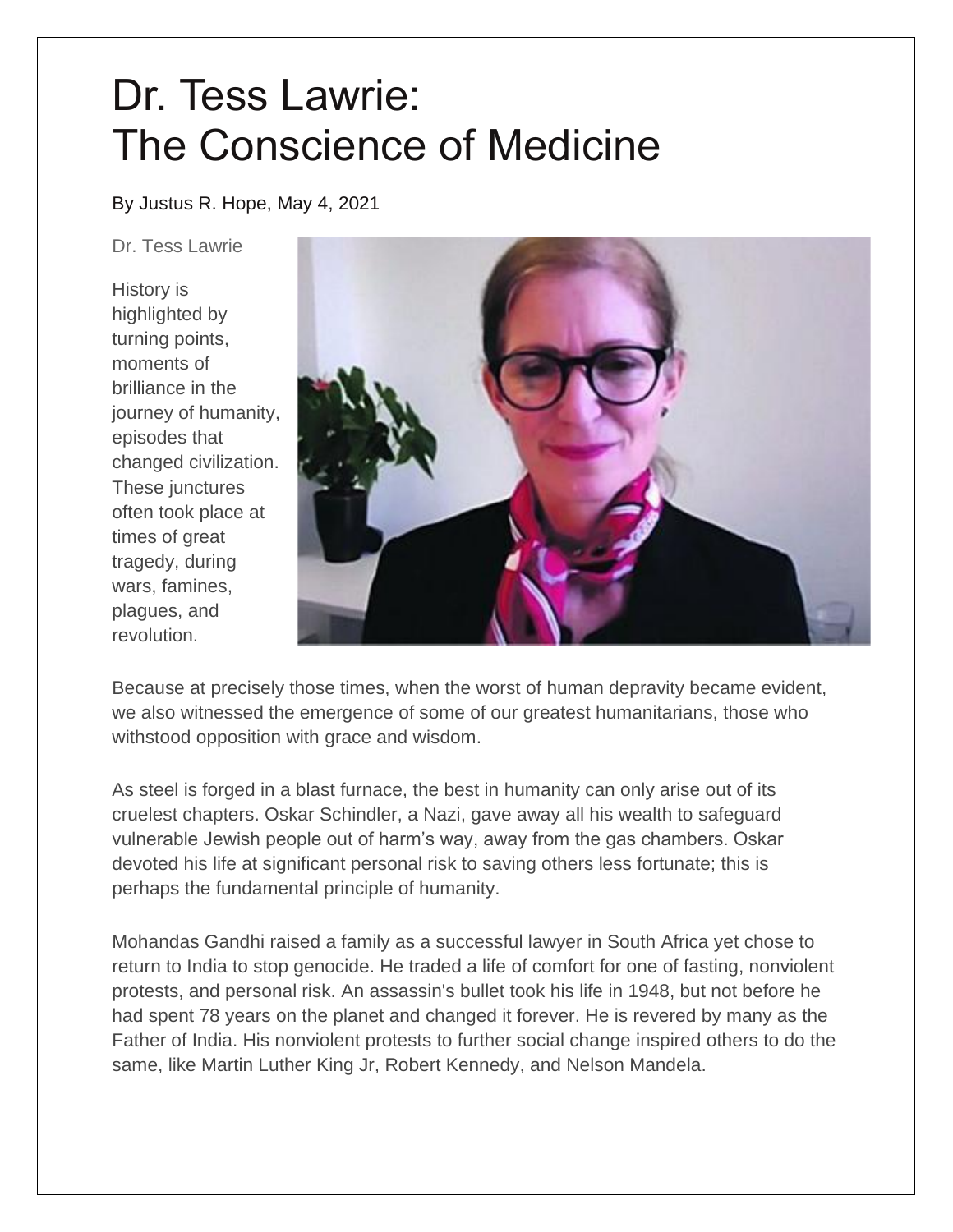Nelson Mandela paid his price of tribulation with 27 years in a prison cell, one without a bed or plumbing. He spent his days breaking rocks and his free time writing. His manuscripts were scrutinized, restricted, censored, or destroyed. Nonetheless, he smuggled out a 500-page autobiography in 1976 and led a protest movement for prison rights.

This expanded into the anti-apartheid movement in South Africa. Out of Mandela's great suffering arose the principle of racial equality for South Africa, where he would ultimately be elected its first president. He remains affectionately known today as Madiba and is widely regarded as the Father of the Nation. He won the Nobel Peace Prize in 1993 for his nonviolent protests that proved victorious in ending the apartheid regime.

Dr. Tess Lawrie is a world-class researcher and consultant to the World Health Organization. Her biggest clients happen to be those who are involved in the suppression of repurposed drugs. She has decided to speak out in protest against the current medical establishment at considerable personal risk.

She co-founded the BIRD panel, an international group of experts dedicated to the transparent and accurate scientific research of Ivermectin. On April 24, 2021, she convened the International Ivermectin for COVID Conference, the first such symposium in the world held to focus on Ivermectin to prevent and treat COVID-19.

During the conference, she delivered a monumental closing address, one that will be recorded in the annals of medical history.

"They who design the trials and control the data also control the outcome. So, this system of industry-led trials needs to be put to an end. Data from ongoing and future trials of novel COVID treatments must be independently controlled and analyzed. Anything less than total transparency cannot be trusted."

Dr. Lawrie called for reform of the method used to analyze scientific evidence.

She reported, "The story of Ivermectin has highlighted that we are at a remarkable juncture in medical history. The tools that we use to heal and our connection with our patients are being systematically undermined by relentless disinformation stemming from corporate greed. The story of Ivermectin shows that we as a public have misplaced our trust in the authorities and have underestimated the extent to which money and power corrupts.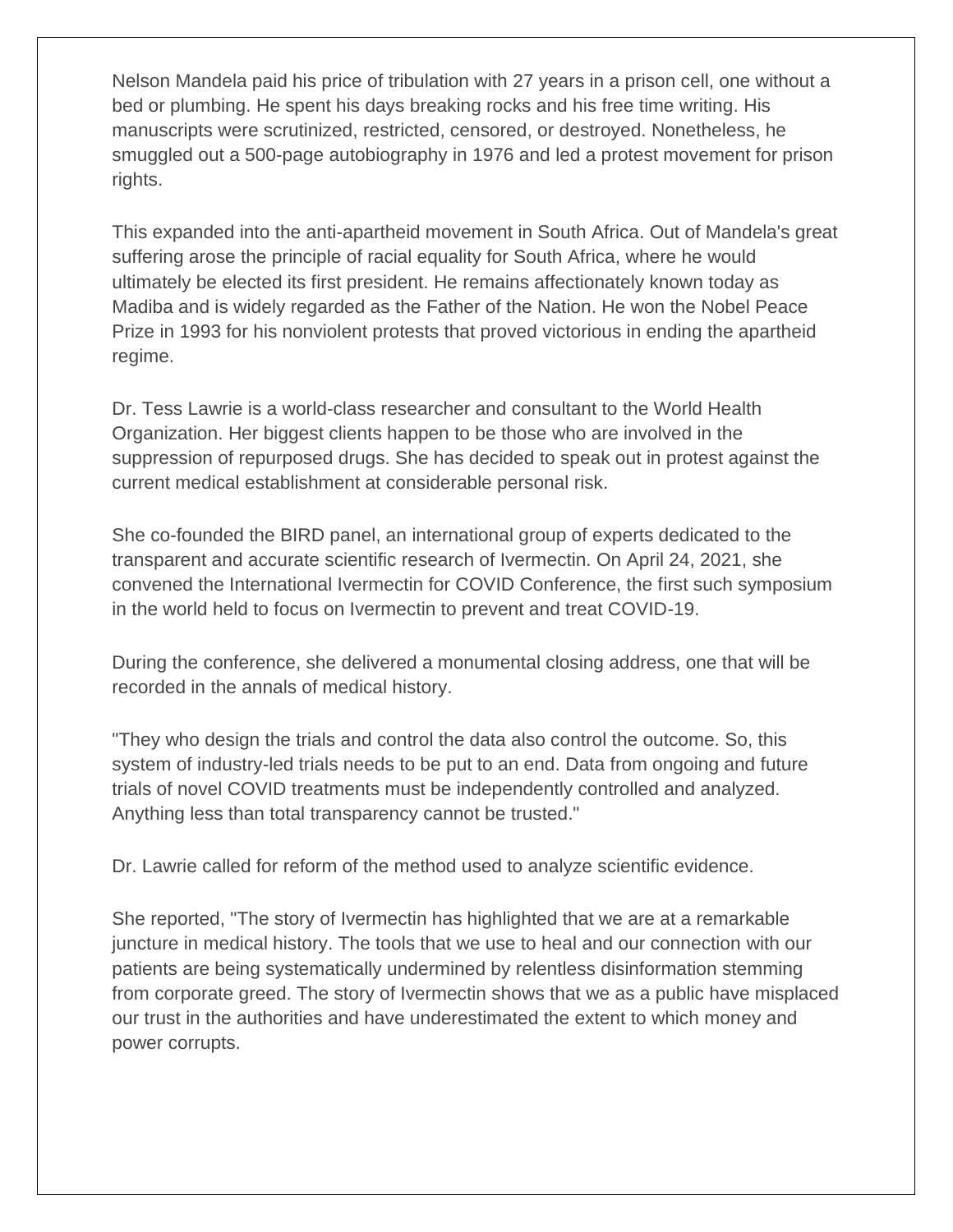Had Ivermectin being employed in 2020 when medical colleagues around the world first alerted the authorities to its efficacy, millions of lives could have been saved, and the pandemic with all its associated suffering and loss brought to a rapid and timely end."

Dr. Lawrie called out the corruption of modern medicine by Big Pharma and other interests.

She went on, "Since then, hundreds of millions of people have been involved in the largest medical experiment in human history. Mass vaccination was an unproven novel therapy. Hundreds of billions will be made by Big Pharma and paid for by the public. With politicians and other nonmedical individuals dictating to us what we are allowed to prescribe to the ill, we as doctors, have been put in a position such that our ability to uphold the Hippocratic oath is under attack.

At this fateful juncture, we must therefore choose, will we continue to be held ransom by corrupt organizations, health authorities, Big Pharma, and billionaire sociopaths, or will we do our moral and professional duty to do no harm and always do the best for those in our care? The latter includes urgently reaching out to colleagues around the world to discuss which of our tried and tested safe older medicines can be used against COVID."

Finally, Dr. Lawrie suggested that physicians form a new World Health Organization that represents the interests of the people, not corporations and billionaires, a peoplecentered organization.

"Never before has our role as doctors been so important because never before have we become complicit in causing so much harm."

Dr. Albert Schweitzer would be proud. A Nobel laureate from 1952, Dr. Schweitzer won the Nobel Prize not for his work as a renowned medical missionary physician, but "for his altruism, reverence for life, and tireless humanitarian work which has helped make the idea of brotherhood between men and nations a living one."

While Mandela and King fought for equality in human rights, Dr. Schweitzer is most remembered for his principle of the ethic of "reverence for life."

Schweitzer wrote, "Ethics is nothing other than reverence for life. Reverence for life affords me my fundamental principle of morality, namely, that good consists of maintaining, assisting, and enhancing life, and to destroy, harm or hinder life is evil."